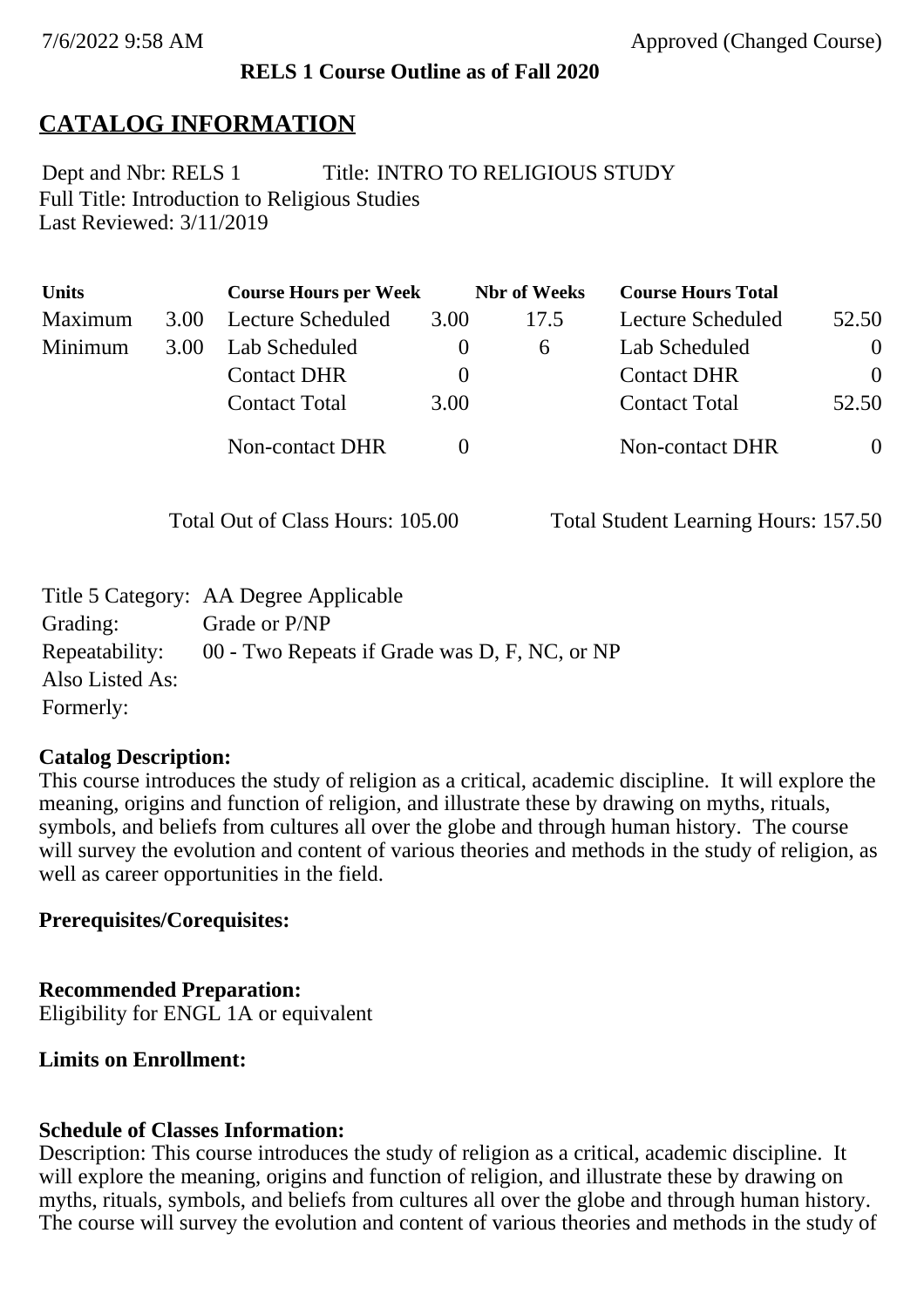religion, as well as career opportunities in the field. (Grade or P/NP) Prerequisites/Corequisites: Recommended: Eligibility for ENGL 1A or equivalent Limits on Enrollment: Transfer Credit: CSU;UC. Repeatability: Two Repeats if Grade was D, F, NC, or NP

# **ARTICULATION, MAJOR, and CERTIFICATION INFORMATION:**

| <b>AS Degree:</b>                 | Area<br>E                  | <b>Humanities</b> |             | Effective:<br>Spring 2010 | Inactive: |
|-----------------------------------|----------------------------|-------------------|-------------|---------------------------|-----------|
| <b>CSU GE:</b>                    | <b>Transfer Area</b><br>C2 | <b>Humanities</b> |             | Effective:<br>Spring 2010 | Inactive: |
| IGETC:                            | <b>Transfer Area</b><br>3B | <b>Humanities</b> |             | Effective:<br>Spring 2010 | Inactive: |
| <b>CSU Transfer: Transferable</b> |                            | Effective:        | Spring 2010 | Inactive:                 |           |
| <b>UC Transfer:</b> Transferable  |                            | Effective:        | Spring 2010 | Inactive:                 |           |

**CID:**

# **Certificate/Major Applicable:**

[Major Applicable Course](SR_ClassCheck.aspx?CourseKey=RELS1)

# **COURSE CONTENT**

# **Student Learning Outcomes:**

Upon completion of the course, students will be able to:

- 1. Identify and explain various methods and theories used in explicating the meaning, origins, functions, and elements of religions.
- 2. Describe, compare and contrast corresponding elements of different kinds of religions from different parts of the world and different periods of history.
- 3. Demonstrate appreciation for the diversity of religious expression.

# **Objectives:**

Students will be able to:

- 1. Distinguish among differing kinds of approaches to the study of religion
- 2. Identify the components of religious expression
- 3. Evaluate religious claims and explanations
- 4. Analyze the usefulness of definitions of religion
- 5. Recognize large-scale patterns in religious belief and practice
- 6. Organize various religions into taxonomies
- 7. Support or challenge descriptions of religion with evidence drawn from a wide diversity of religions from broad categories such as religions of the book, diasporic, doctrinal, imaginistic, and indigenous traditions.
- 8. Explain religious studies as a secular as well as a sacred enterprise
- 9. Describe the human diversity reflected in religious phenomena, including expressions and contributions by people ancient and modern, Western and non-Western, literate and oral, and the place and perspectives of women, and understandings of the natural world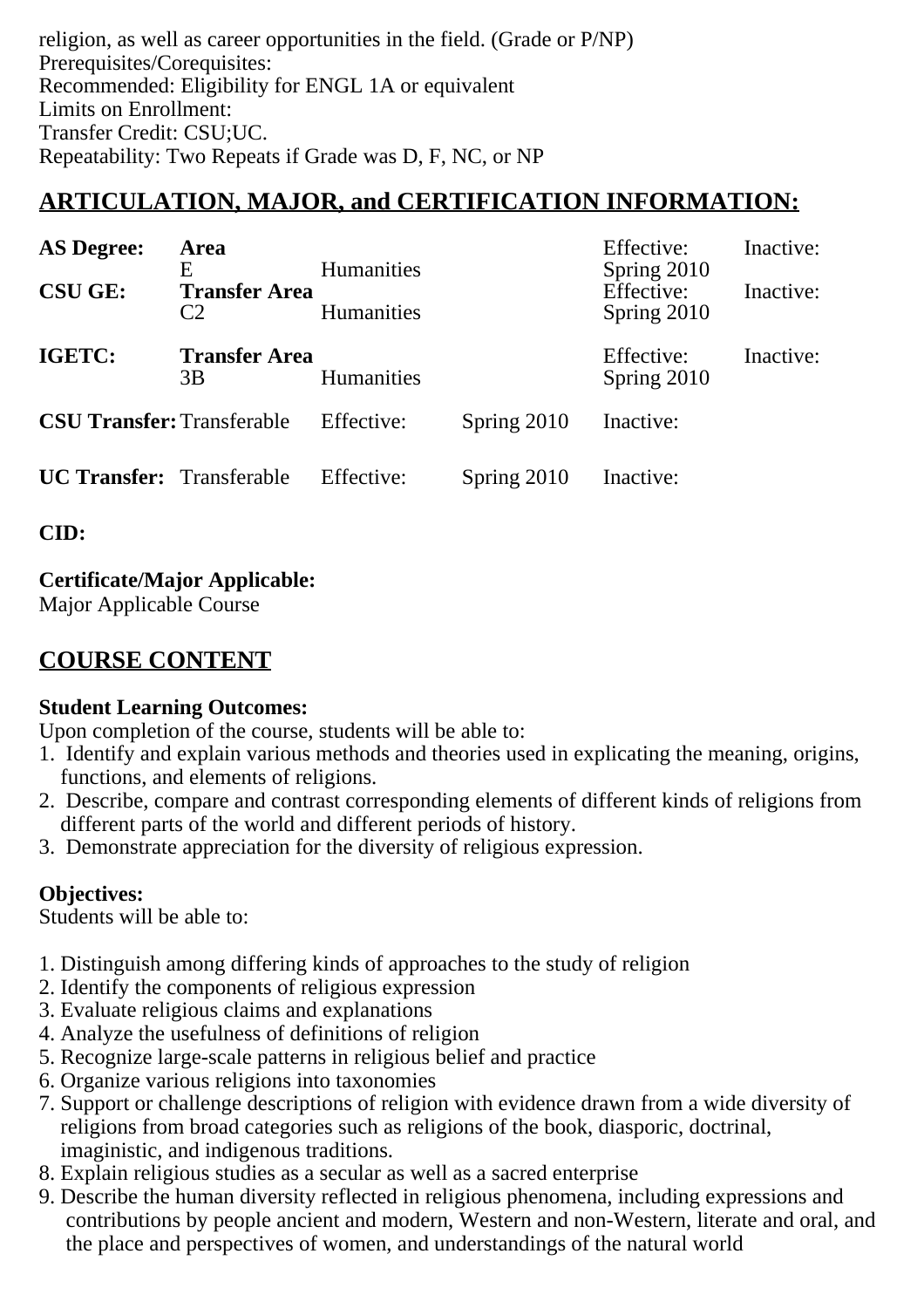# **Topics and Scope:**

Topics will include but not be limited to the following, and will be illustrated by examples drawn from a diversity of religions from broad categories such as: religions of the book, diasporic, doctrinal, imaginistic, and indigenous.

- I. The Religious Studies Major as a Career Choice
- II. Definitions of Religion
- III. Taxonomy of Religions
- IV. Theories of the Origin of Religion
- V. History of the Study of Religion as a Unique Discipline
- VI. Significance of the Historical Development and Changes that Occur in Religions
- VII. Elements of Religion
	- A. Myth
	- B. Ritual
	- C. Symbolism
	- D. Mystical Experience
	- E. Scripture: Production, Transmission and Canonization of Sacred Text
	- F. Theology and Creed
	- G. Apologetics
	- H. Community
	- I. Institution
- VIII. Methodological Approaches to the Study of Religion
- IX. Relationships Between Orthodox Religion and Popular Folk Traditions
- X. The Role, Contributions and Perspectives of Women
- XI. Ethnicity, Race, Class and Sexual Orientation in Religion
- XII. Examples Drawn from Specific Religious Traditions
- XIII. Relationship of Religion to Politics
- XIV. Religion and Ecology

# **Assignment:**

- 1. Weekly reading assignments of between 20-50 pages
- 2. Written homework (study questions on assigned reading)
- 3. Quizzes (0 10)
- 4. Exams  $(1 4)$  including a comprehensive final exam
- 5. A research paper of 5-7 pages
- 6. Optional field trips, virtual or in-person
- 7. Optional presentations

# **Methods of Evaluation/Basis of Grade:**

**Writing:** Assessment tools that demonstrate writing skills and/or require students to select, organize and explain ideas in writing.

Homework on reading, essays, research paper  $\vert$   $\vert$  Writing  $\vert$  Writing  $\vert$  40 - 80%

 $40 - 80\%$